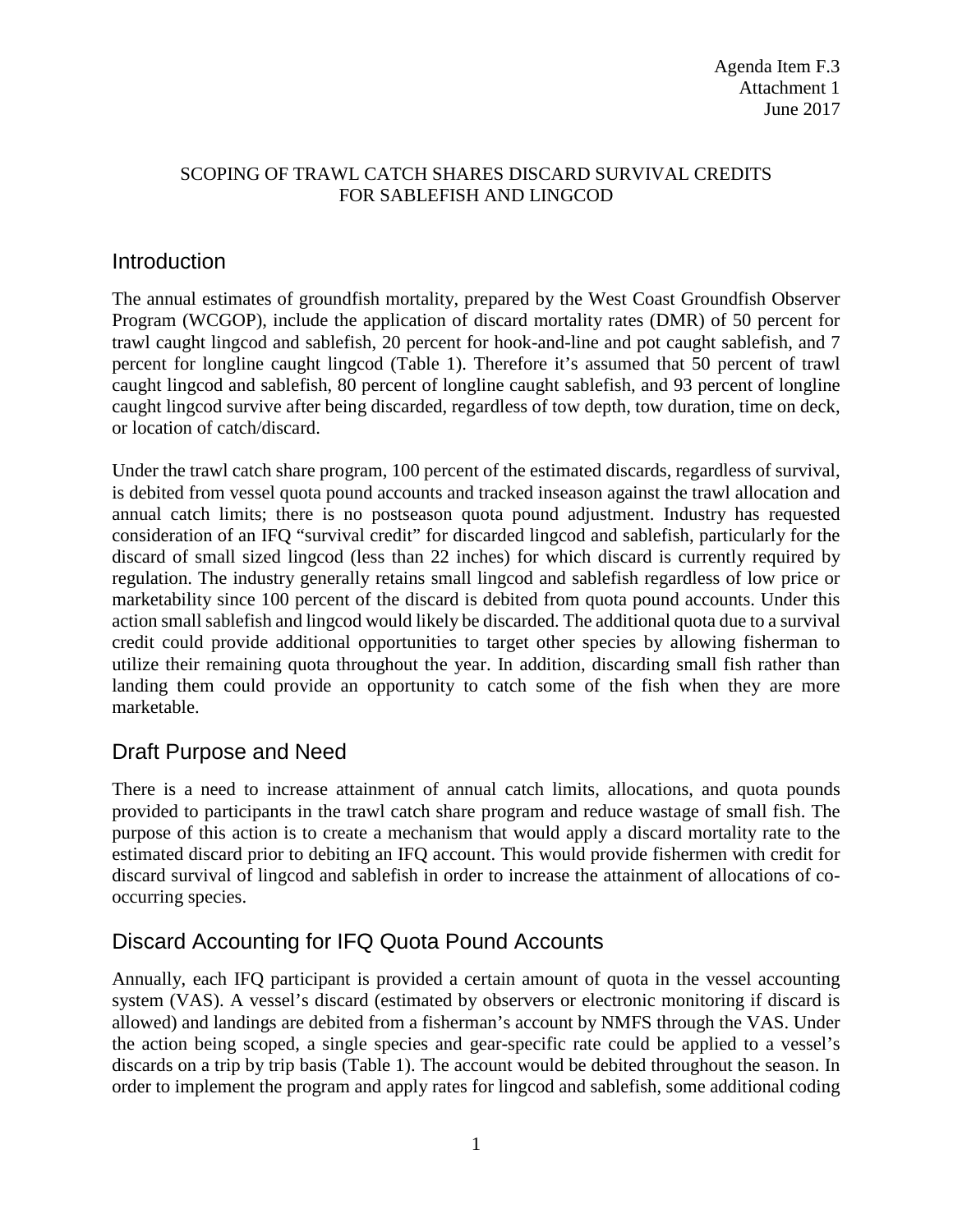in the vessel accounting system (VAS) would be require by WCGOP to reduce the amount debited from accounts.

### Scoping and Discussion

### **Lingcod**

Lingcod are targeted by vessels and caught with other species such as arrowtooth flounder, Dover sole, spiny dogfish, longnose skate, and petrale sole; therefore, additional targeting of lingcod may increase the attainment of some of these species. High-grading of lingcod may occur; however, it's difficult to estimate the weight of fish that would otherwise be discarded. Based on some industry feedback and logbooks, lingcod is not a significant "choke" species when targeting other species, so additional fish in IFQ accounts may not be needed. Industry feedback on the level of attainment in IFQ accounts and the need for additional quota to target species other than lingcod is needed to examine the need for applying a DMR in the VAS.

This action may increase the amount of lingcod discards; however, it's unlikely that additional discards would cause the allocation to be exceeded. Lingcod discard has been reduced since the inception of the trawl catch share program (Table 2 and 3) and the allocation attainment is only 12.7 percent (Table 4). It's likely that small and unmarketable fish that are currently landed would be discarded in the future.

In addition to the survival credit, a revision or removal of the minimum size limit for lingcod (less than 22 inches) could increase the available amount of quota pounds for participants. Changing the size limit was scoped in 2013-2014 specifications Final Environmental Impact Statement [\(Appendix C, page C-58\)](http://www.pcouncil.org/wp-content/uploads/September_2012_AppendixC_13-14_FEIS_SPEX.pdf). At that time the Council did not change the limit and the Enforcement Consultants Advisory Body recommended not changing it for the IFQ fishery because it would create different size restrictions between the non-IFQ and IFQ fisheries [\(Agenda Item D.5.b,](http://www.pcouncil.org/wp-content/uploads/D5b_SUP_EC_JUN2012BB.pdf)  [Supplemental EC Report\)](http://www.pcouncil.org/wp-content/uploads/D5b_SUP_EC_JUN2012BB.pdf). The EC recommended that if a lingcod size limit for the shoreside IFQ fishery is adopted, that this change be implemented in the non-IFQ sectors as well. However, the Council already retains the ability to reduce or increase the size limit through an inseason action if needed.

#### **Sablefish**

Sablefish are caught in the Dover sole/thorny head/sablefish fishery complex trawl fishery, and are considered bycatch in other targeted fishing strategies for petrale sole and arrowtooth flounder. Trawl fisherman generally do not target just sablefish because most fishers need to stretch out the use of the quota while targeting other species. Based on industry feedback these fisherman could harvest nearly all of their sablefish quota in a few tows in particular spots along the coast. The hook-and-line fixed gear fishery targets sablefish and bycatch tends to be low, consisting of rougheye rockfish, longnose skate, and shortspine thorny head. The pot fishery targets sablefish and tends to also get blackgill rockfish, shortspine thornyhead and lingcod. The sablefish IFQ for each fisherman will likely be attained at some point throughout the year but it's anticipated that most vessels would stretch out the use of their quota over a longer period of time under the action. An analysis of additional attainment is needed if additional quota is available.

The amount of sablefish discard has fluctuated since the inception of the trawl catch share program but remains below 5 percent of the total catch in each fishery (Tables 5 through 7). In 2015, only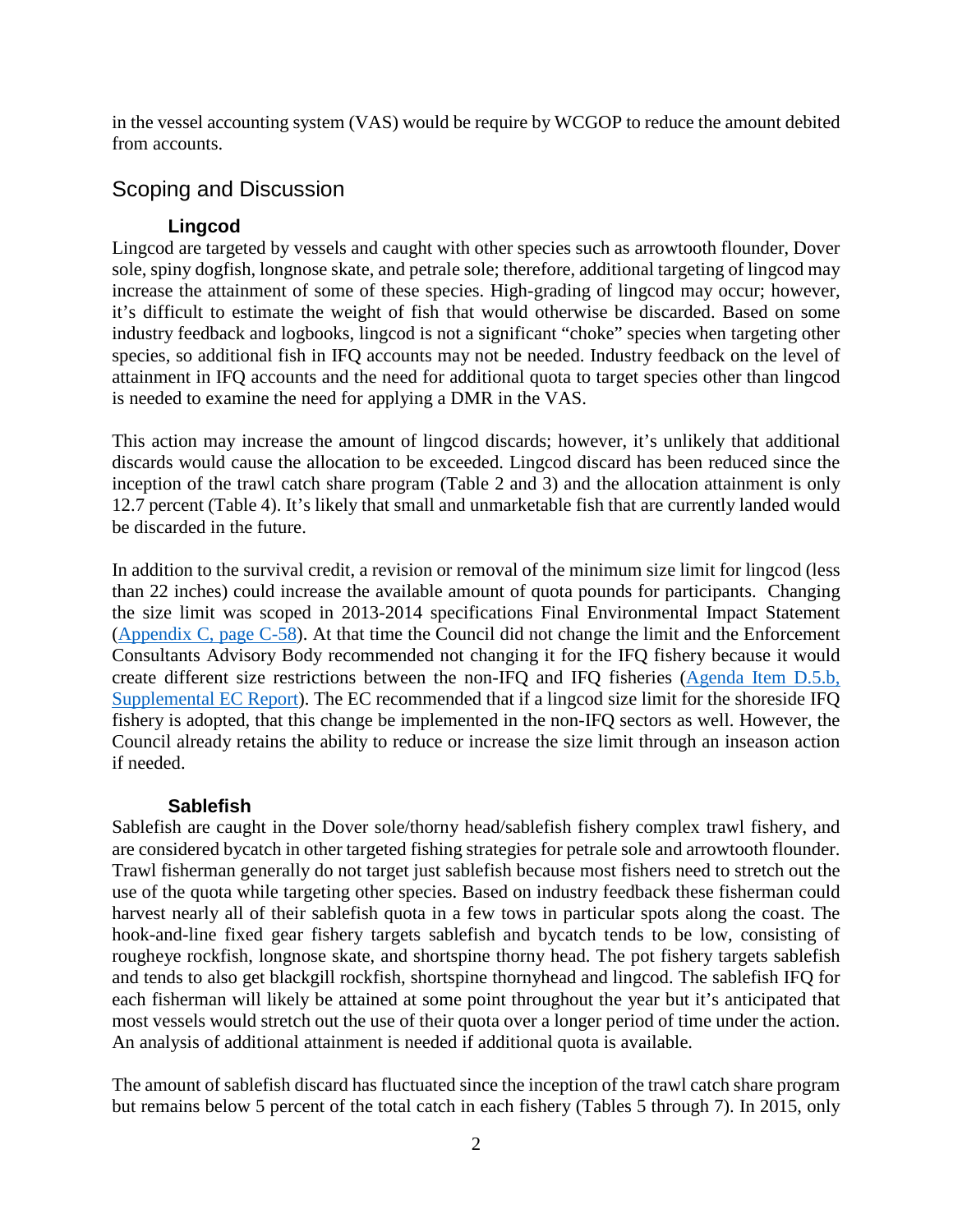1.2 percent of the total fish caught (landed and discarded) in all fisheries combined were discarded (23.63 mt discarded of the 1,942 mt caught). Attainment of the allocation has not been exceeded between 2011 and 2015 and attainment has ranged from 86.9 percent to 96.8 percent (Table 8). The action would likely increase sablefish discards, especially for small or unmarketable fish. At this time it is difficult to speculate on the amount of small fish that may be discarded vs landed in the future under this action.

We assume under this action that future discards of sablefish would be similar in size as those that are currently discarded (Figures 1 through 3). These figures provide length-frequency distributions for the three LE trawl sectors from 2011 to 2013 (data is from the 2015 sablefish stock assessment). The trawl sector discarded fish that were generally smaller than 40cm and the pot fishery generally discarded 50 cm fish, but some larger fish were also discarded (most likely due to depredation by hagfish or some other factor), and the hook and line fishery generally discarded fish around 50 cm. These fish tend to be lower value and ex-vessel price of fish that are 2 pounds or less generally range from \$0.75 to \$1.00 per pound.

## Amendment 20 Objectives

It's expected that this action would meet the goal and objectives of Amendment 20; mainly items 1, 2, 4, 5, 6 and 8:

#### **Goal:**

*Create and implement a capacity rationalization plan that increases net economic benefits, creates individual economic stability, provides for full utilization of the trawl sector allocation, considers environmental impacts, and achieves individual accountability of catch and bycatch.*

#### **Objectives:**

- 1. Provide a mechanism for total catch accounting.
- 2. Provide for a viable, profitable, and efficient groundfish fishery.
- 3. Promote practices that reduce bycatch, discard mortality, and minimize ecological impacts.
- 4. Increase operational flexibility.
- 5. Minimize adverse effects from an IFQ program on fishing communities and other fisheries to the extent practical.
- 6. Promote measurable economic and employment benefits through the seafood catching, processing, distribution elements, and support sectors of the industry.
- 7. Provide quality product for the consumer.
- 8. Increase safety in the fishery.

Sablefish and lingcod discards would continue to be closely monitored by observers or with electronic monitoring (EM), and accounted for in the total mortality estimates under this action. Exceeding an allocation is not expected since all vessels are required to cover the amount of IFQ harvested or must stop fishing. However there is a potential increase in the management risk if the DMRs are higher than what is currently be used. If so, and catch/discard increases, then the action could increase the annual mortality of both species.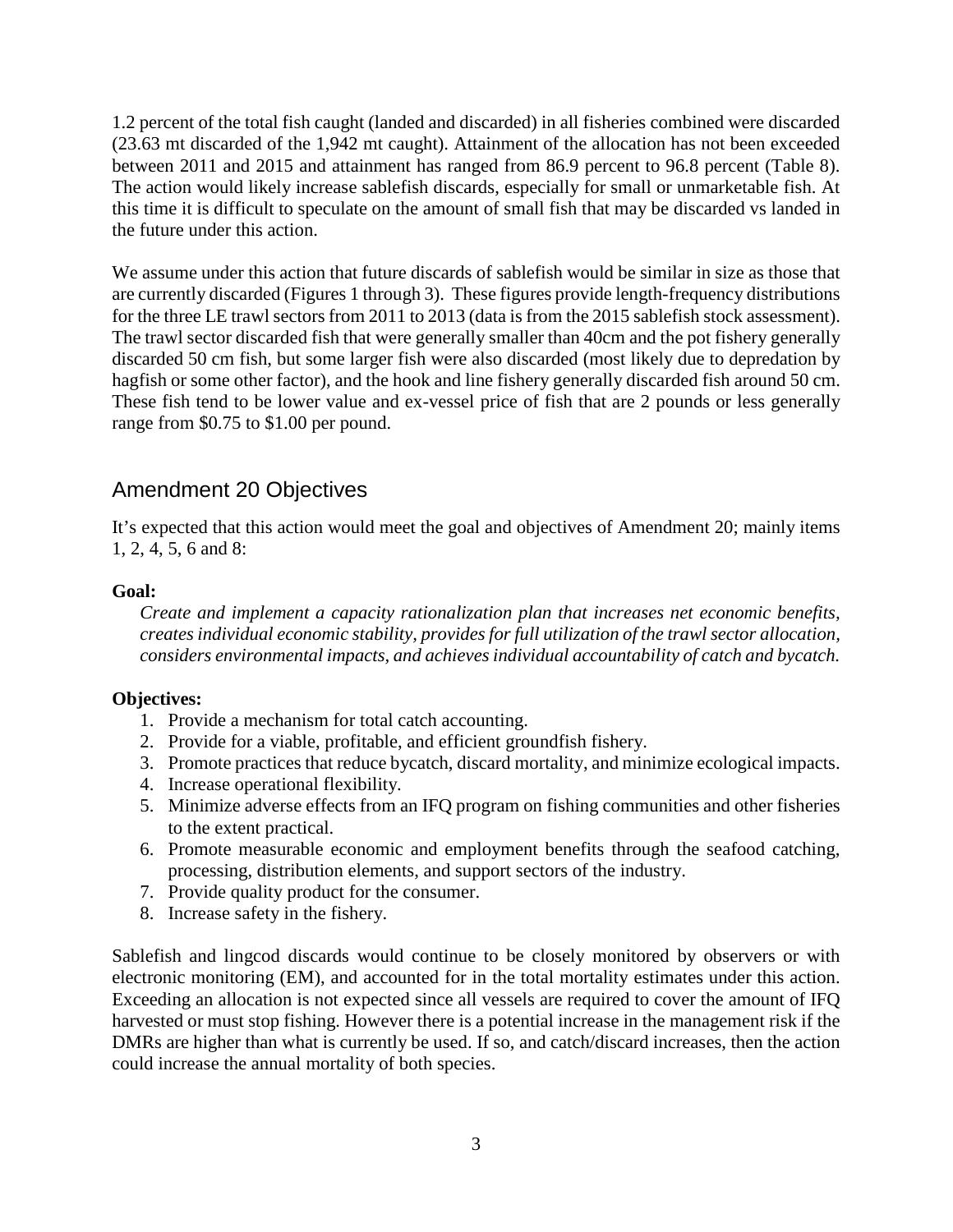### Discard Mortality Rates Used to Manage West Coast Groundfish Stocks

Some groundfish species caught in the west coast groundfish fishery are discarded at sea because they are incidentally caught and are not marketable (market-induced discards) or they are not of a legal size to keep (regulatory discards). The SSC recommended the discard mortality rates by gear type that were modeled in approved stock assessments be used to manage the fishery. Table 1 shows the discard mortality rates by commercial gear type used in the most recent assessments for lingcod and sablefish. These discard mortality rates are applied by the WCGOP when estimating total discard mortality in west coast groundfish fisheries.

The GMT recommended using the 50 percent mortality rate for lingcod discarded in west coast bottom trawl fisheries based on a study that evaluated tow duration and time on deck of trawlcaught lingcod that were ultimately discarded (Parker*, et al.* 2003). The 2009 lingcod stock assessment also modeled the 50 percent discard mortality rate for discarded lingcod in trawl fisheries (Hamel*, et al.* 2009). The GMT recommended a 7 percent lingcod discard mortality rate be used for commercial fixed gear fisheries based on a study off California evaluating immediate and delayed mortality of lingcod caught using these gears.

The GMT reviewed the research studies informing sablefish discard mortality and recommended the mortality rates of 50 percent for trawl discards and 20 percent for fixed gear discards as shown in Table 1. Stewart et al. (2011) assumed the same discard mortality rates by gear type in the 2011 sablefish assessment (the same discard mortality rate assumptions were made in the 2015 update assessment). Sablefish discard mortality rates have been the subject of numerous research studies and analyses supporting historical sablefish stock assessments. Sablefish, lacking a swim-bladder (and therefore the propensity for severe barotrauma), have a very good chance of survival after capture depending on the specific conditions they experience during the process. Generally warmer water results in higher mortality, as the physiological stress of transitioning from very cold bottom temperatures to warmer surface water and air temperatures can be great (Davis*, et al.* 2001). Further, some gears, such as pot and hook-and-line gear are less physically damaging to sablefish than, for example, spending an extended period of time in a trawl cod-end with a large catch volume. Treatment and handling of captured fish, including time-on-deck is also important for subsequent survival.

In November 2016, the Council adopted the methodology review topics and timeline for 2017 reviews as recommended by the Groundfish Management Team and the Scientific and Statistical Committee (SSC) detailed in [Agenda Item F.2.a, Supplemental SSC Report.](http://www.pcouncil.org/wp-content/uploads/2016/11/F2a_Sup_SSC_Rpt_NOV2016BB.pdf) Therefore in March 2017, and provided again under this agenda item, the GMT provided a report that discussed the current discard mortality rates for sablefish and lingcod being used in management (Agenda Item F.3.a, GMT Report 1, June 2017). The GMT again considers the information on the current discard mortality rates used for the longline and trawl sectors to be the best available information and recommended no changes to the current rates. The SSC intends to review the GMT report during the June meeting.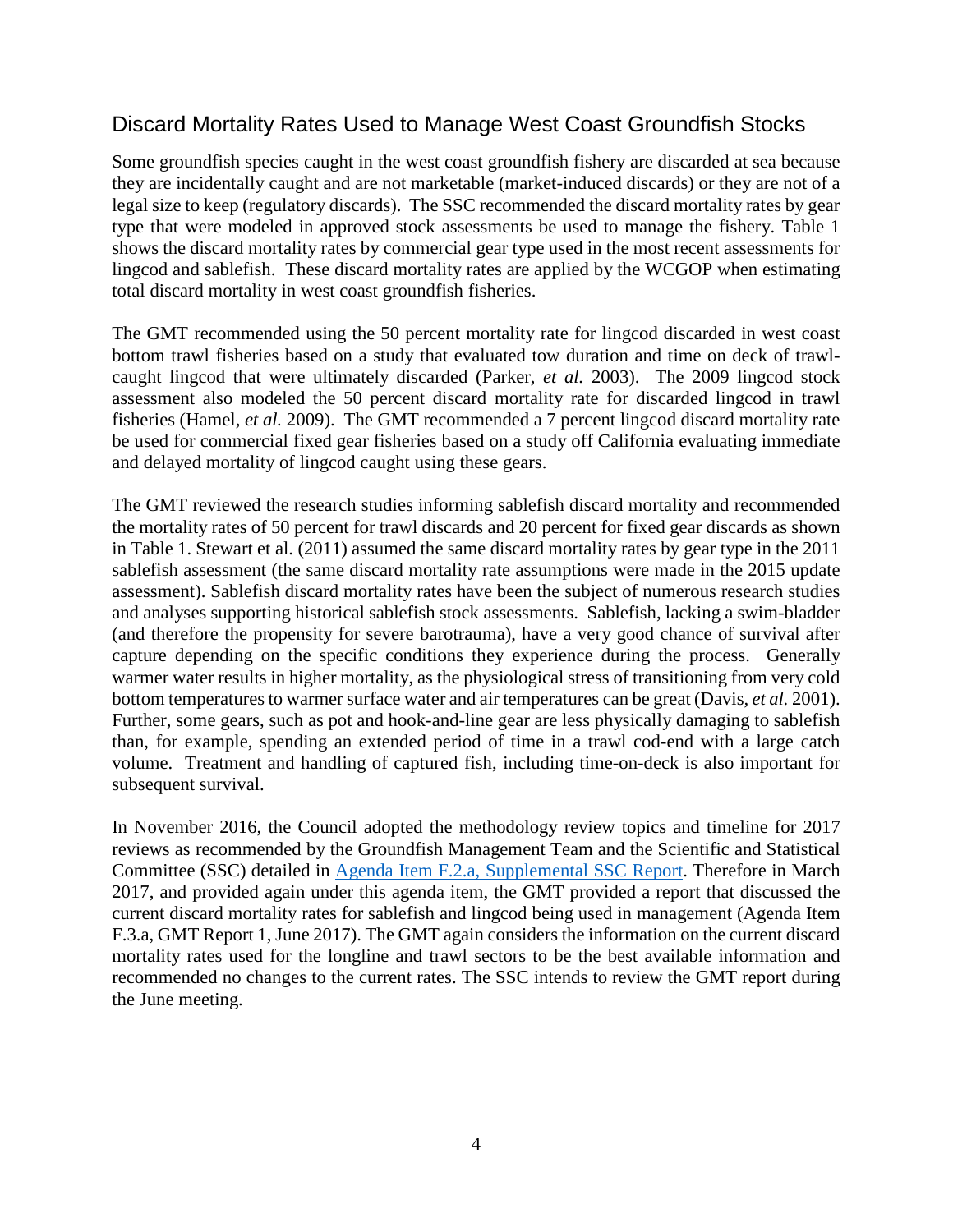| Table 1. Mortality rates applied in bottom trawl and fixed gear fisheries. Species without a rate |  |
|---------------------------------------------------------------------------------------------------|--|
| listed for a given fishery and gear were assumed to have a 100 percent mortality rate.            |  |

| <b>Species</b> | <b>Fishery</b>               | Gear         | <b>Discard Mortality Rate</b> |
|----------------|------------------------------|--------------|-------------------------------|
|                | California Halibut           | Trawl        | 50%                           |
| Lingcod        | IFQ Bottom $Trawl^{1/2}$     | Trawl        | 50%                           |
|                | IFQ Fixed Gear $^{1/}$       | Line         | 7%                            |
|                | Non-Nearshore Fixed Gear     | Line         | 7%                            |
|                | California Halibut           | Trawl        | 50%                           |
| Sablefish      | IFQ Bottom $Trawl^{1/2}$     | Trawl        | 50%                           |
|                | IFO Fixed Gear <sup>1/</sup> | Line and Pot | 20%                           |
|                | Non-Nearshore Fixed Gear     | Line and Pot | 20%                           |

Note: <sup>1/</sup> Catch share fisheries under consideration for this action

Table 2. Lingcod bottom trawl total landings and discard, 2011-2015.

| Year | <b>Sum of Total</b><br><b>BTM</b><br>Landings<br>(mt) | <b>Sum of Total</b><br>Discard (mt) | <b>Sum of Total Discard</b><br>with 50% Mortality<br><b>Rates Applied (mt)</b> | Sum of<br><b>Landings and</b><br><b>Discard</b> | Percent of<br><b>Discard</b> |
|------|-------------------------------------------------------|-------------------------------------|--------------------------------------------------------------------------------|-------------------------------------------------|------------------------------|
| 2011 | 241.28                                                | 40.51                               | 20.26                                                                          | 282                                             | 14%                          |
| 2012 | 343.24                                                | 30.21                               | 15.11                                                                          | 373                                             | 8%                           |
| 2013 | 321.23                                                | 23.99                               | 12.00                                                                          | 345                                             | 7%                           |
| 2014 | 220.63                                                | 22.26                               | 11.13                                                                          | 243                                             | 9%                           |
| 2015 | 170.77                                                | 25.16                               | 12.58                                                                          | 196                                             | 13%                          |

| Table 3. Lingcod limited entry trawl permit hook and line total landings and discard, 2011-2015. |  |  |
|--------------------------------------------------------------------------------------------------|--|--|
|                                                                                                  |  |  |

| Year | <b>Sum of Total</b> | <b>Sum of Total</b> | <b>Sum of Total Discard</b> | Sum of              | Percent of     |
|------|---------------------|---------------------|-----------------------------|---------------------|----------------|
|      | H&L                 | Discard (mt)        | with 7% Mortality           | <b>Landings and</b> | <b>Discard</b> |
|      | Landings (mt)       |                     | <b>Rates Applied (mt)</b>   | <b>Discard</b>      |                |
| 2011 | 0.30                | 0.05                | 0.0037                      | 0.4                 | 15%            |
| 2012 | 0.15                | 0.04                | 0.0031                      | 0.2                 | 23%            |
| 2013 | 0.28                | 0.03                | 0.0024                      | 0.3                 | 11%            |
| 2014 | 0.30                | 0.03                | 0.0019                      | 0.3                 | 8%             |
| 2015 | 1.19                | 0.01                | 0.0008                      | 1.2                 | 1%             |

Data source for Tables 2 and 3: August 2016 - Groundfish Expanded Mortality Multiyear (GEMM)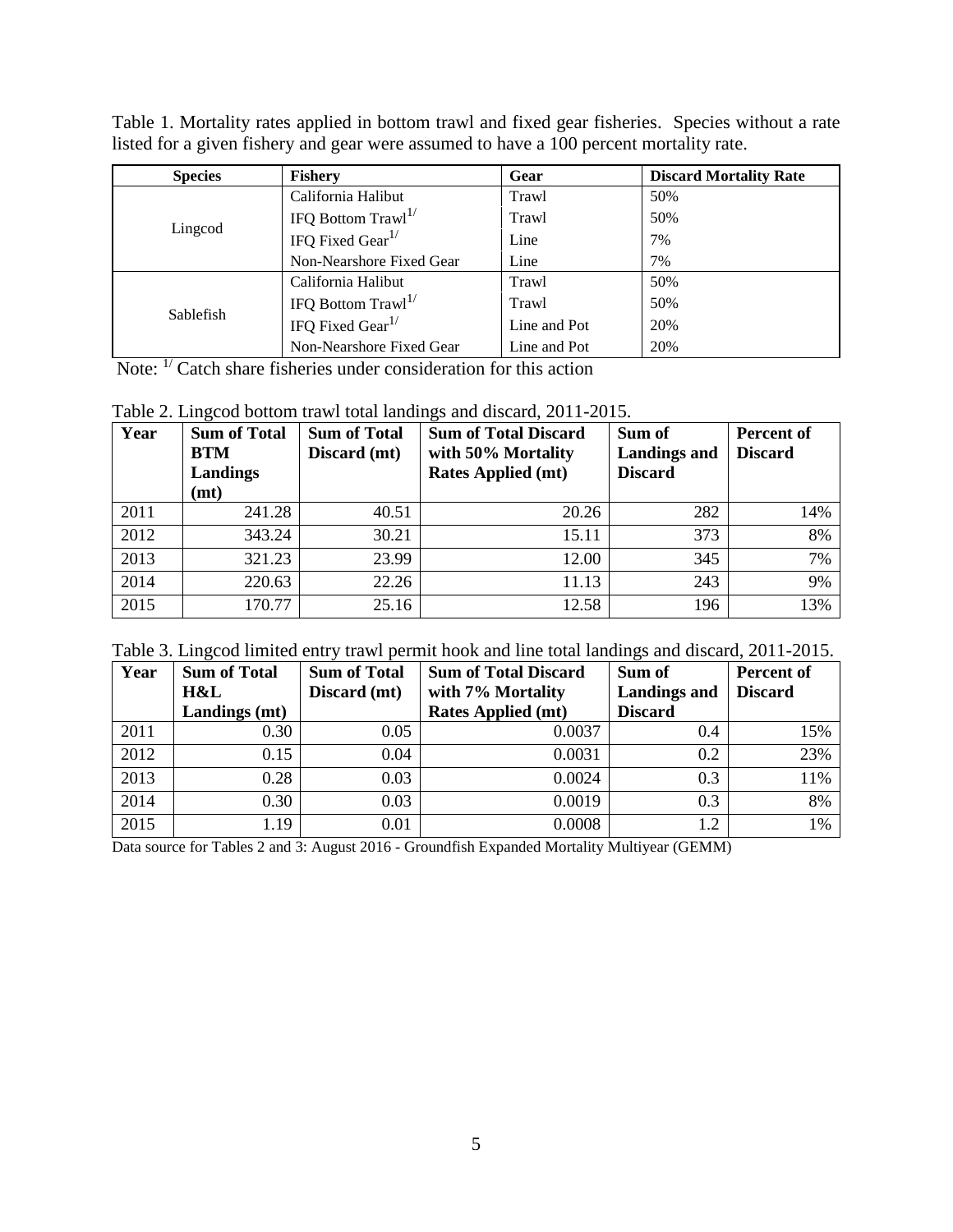|                                   | 2015                                |                      |                      |                                |                          |                |                                |  |
|-----------------------------------|-------------------------------------|----------------------|----------------------|--------------------------------|--------------------------|----------------|--------------------------------|--|
|                                   |                                     |                      | <b>Trawl Sectors</b> |                                | <b>Non-Trawl Sectors</b> |                |                                |  |
| <b>Stocks</b>                     | <b>Fishery</b><br><b>HG</b><br>(mt) | <b>Alloc</b><br>(mt) | Catch<br>(mt)        | $\frac{0}{0}$<br><b>Attain</b> | <b>Alloc</b><br>(mt)     | Catch<br>(mt)  | $\frac{0}{0}$<br><b>Attain</b> |  |
| <b>Arrowtooth Flounder</b>        | 3,410                               | 3,240                | 1,727                | 53.3%                          | 171                      | 38             | 22.3%                          |  |
| Chilipepper S. of $40^{\circ}10'$ | 1,604                               | 1,203                | 192                  | 16.0%                          | 401                      | 7              | 1.8%                           |  |
| Darkblotched                      | 317                                 | 301                  | 103                  | 34.1%                          | 16                       | $\overline{4}$ | 23.2%                          |  |
| Dover Sole                        | 48,406                              | 45,986               | 6,227                | 13.5%                          | 2,420                    | 10             | 0.4%                           |  |
| <b>English Sole</b>               | 9,640                               | 9,158                | 325                  | 3.6%                           | 482                      | $\overline{4}$ | 0.8%                           |  |
| Lingcod                           | 3,547                               | 1,596                | 203                  | 12.7%                          | 1,951                    | 1,244          | 63.7%                          |  |
| Longspine N. of 34°27'            | 3,124                               | 2,968                | 756                  | 25.5%                          | 156                      | 7              | 4.3%                           |  |
| Other Flatfish                    | 8,545                               | 7,691                | 832                  | 10.8%                          | 855                      | 162            | 18.9%                          |  |
| Pacific Cod                       | 1,091                               | 1,036                | 377                  | 36.4%                          | 55                       | 6              | 11.5%                          |  |
| POP N. of 40°10'                  | 143                                 | 136                  | 40                   | 29.4%                          | $\tau$                   | $\mathbf{1}$   | 7.1%                           |  |
| Petrale Sole                      | 2,579                               | 2,450                | 2,498                | 101.9%                         | 129                      | 9              | 7.1%                           |  |
| Sablefish N. of 36° a/            | 4,281                               | 2,250                | 2,177                | 96.8%                          | 2,031                    | 1,997          | 98.3%                          |  |
| Sablefish S. of 36°               | 1,714                               | 720                  | 161                  | 22.4%                          | 994                      | 444            | 44.7%                          |  |
| Shortspine N. of 34°27'           | 1,686                               | 1,602                | 717                  | 44.7%                          | 84                       | 48             | 56.7%                          |  |
| Shortspine S. of 34°27'           | 881                                 | 50                   | $\mathbf{1}$         | 1.3%                           | 831                      | 78             | 9.4%                           |  |
| Slope RF N. of $40^{\circ}10'$    | 1,629                               | 1,319                | 143                  | 10.8%                          | 310                      | 60             | 19.4%                          |  |
| Slope RF S. of $40^{\circ}10'$    | 673                                 | 424                  | 69                   | 16.3%                          | 249                      | 36             | 14.3%                          |  |
| Splitnose S. of 40°10'            | 1,705                               | 1,620                | 29                   | 1.8%                           | 85                       | $\Omega$       | 0.3%                           |  |
| <b>Starry Flounder</b>            | 1,524                               | 762                  | 6                    | 0.8%                           | 762                      | 23             | 3.0%                           |  |
| Widow                             | 1,880                               | 1,711                | 338                  | 19.8%                          | 169                      | $\overline{7}$ | 4.2%                           |  |
| Yellowtail N. of 40°10'           | 5,560                               | 4,893                | 993                  | 20.3%                          | 667                      | 44             | 6.6%                           |  |

Table 4. Fishery harvest guidelines, allocations, catch, and percent attainment for catch share species, 2015

Table 5. Sablefish bottom trawl total landings and discard, 2011-2015.

| Year | <b>Sum of Total</b><br><b>BTM</b><br>Landings (mt) | <b>Sum of Total</b><br>Discard (mt) | <b>Sum of Total Discard</b><br>with 50% Mortality<br><b>Rates Applied (mt)</b> | Sum of<br><b>Landings and</b><br><b>Discard</b> | <b>Percent of</b><br><b>Discard</b> |
|------|----------------------------------------------------|-------------------------------------|--------------------------------------------------------------------------------|-------------------------------------------------|-------------------------------------|
| 2011 | 1677.43                                            | 9.37                                | 4.69                                                                           | 1687                                            | 1%                                  |
| 2012 | 1443.76                                            | 7.74                                | 3.87                                                                           | 1451                                            | 1%                                  |
| 2013 | 1400.67                                            | 7.60                                | 3.80                                                                           | 1408                                            | 1%                                  |
| 2014 | 1279.01                                            | 21.19                               | 10.60                                                                          | 1300                                            | 2%                                  |
| 2015 | 1398.65                                            | 11.17                               | 5.58                                                                           | 1410                                            | 1%                                  |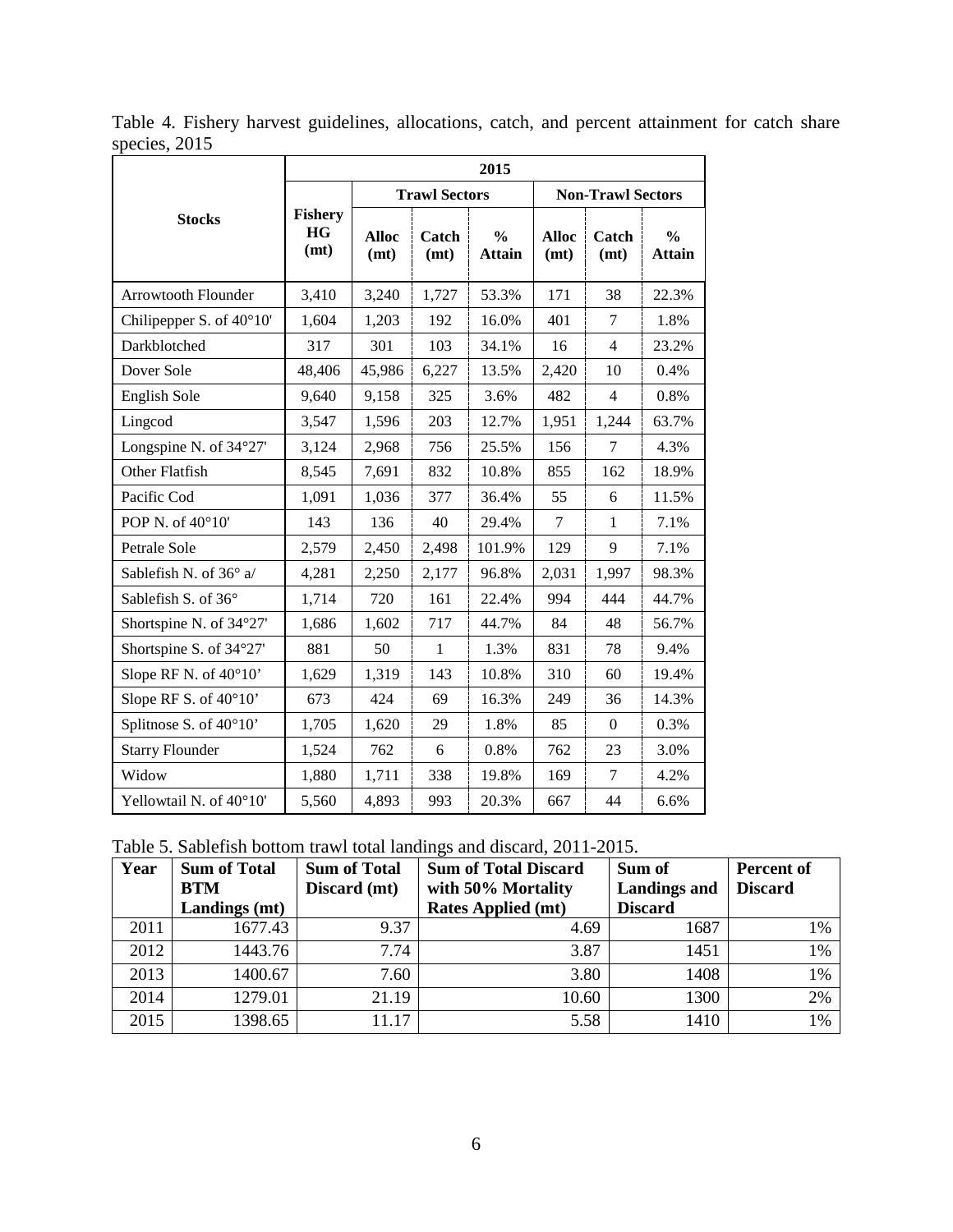| Year | <b>Sum of Total</b><br>Landings<br>H&L(mt) | <b>Sum of Total</b><br>Discard (mt) | <b>Sum of Total Discard</b><br>with 20% Mortality<br><b>Rates Applied (mt)</b> | Sum of<br><b>Landings and</b><br><b>Discard</b> | <b>Percent of</b><br><b>Discard</b> |
|------|--------------------------------------------|-------------------------------------|--------------------------------------------------------------------------------|-------------------------------------------------|-------------------------------------|
|      |                                            |                                     |                                                                                |                                                 |                                     |
| 2011 | 304.59                                     | 7.97                                | 1.59                                                                           | 313                                             | 3%                                  |
| 2012 | 205.53                                     | 8.61                                | 1.72                                                                           | 214                                             | 4%                                  |
| 2013 | 72.85                                      | 2.78                                | 0.56                                                                           | 76                                              | 4%                                  |
| 2014 | 82.75                                      | 2.79                                | 0.56                                                                           | 86                                              | 3%                                  |
| 2015 | 120.51                                     | 5.10                                | 1.02                                                                           | 126                                             | 4%                                  |

Table 6. Sablefish limited entry trawl permit hook and line total landings and discard, 2011-2015.

Table 7. Sablefish limited entry trawl permit pot total landings and discard, 2011-2015.

| Year | <b>Sum of Total</b><br><b>Pot Landings</b> | <b>Sum of Total</b><br>Discard (mt) | <b>Sum of Total Discard</b><br>with 20% Mortality | Sum of<br><b>Landings and</b> | Percent of<br><b>Discard</b> |
|------|--------------------------------------------|-------------------------------------|---------------------------------------------------|-------------------------------|------------------------------|
|      | (mt)                                       |                                     | <b>Rates Applied (mt)</b>                         | <b>Discard</b>                |                              |
| 2011 | 810.06                                     | 11.78                               | 2.36                                              | 822                           | 1%                           |
| 2012 | 729.39                                     | 12.28                               | 2.46                                              | 742                           | 2%                           |
| 2013 | 449.67                                     | 8.68                                | 1.74                                              | 458                           | 2%                           |
| 2014 | 678.09                                     | 10.16                               | 2.03                                              | 688                           | 1%                           |
| 2015 | 399.52                                     | 7.36                                | 1.47                                              | 407                           | 2%                           |

Data source for Tables 5 - 7: August 2016 - Groundfish Expanded Mortality Multiyear (GEMM)

| Table 8. Annual allocations and catches of sable fish north of 36° N lat. for non-tribal commercial |  |  |  |
|-----------------------------------------------------------------------------------------------------|--|--|--|
| sectors, 2011-2015.                                                                                 |  |  |  |

| Year<br>Comm |       | <b>LE</b> Trawl   |       |                                | <b>LEFG</b>       |       |                                | <b>OA</b>         |       |                                |
|--------------|-------|-------------------|-------|--------------------------------|-------------------|-------|--------------------------------|-------------------|-------|--------------------------------|
|              | HG    | <b>Allocation</b> | Catch | $\frac{6}{9}$<br><b>Attain</b> | <b>Allocation</b> | Catch | $\frac{6}{6}$<br><b>Attain</b> | <b>Allocation</b> | Catch | $\frac{6}{6}$<br><b>Attain</b> |
| 2011         | 4.941 | 2.597             | 2.399 | 92.4%                          | 1,880             | 1.954 | 103.9%                         | 464               | 437   | 94.0%                          |
| 2012         | 4.790 | 2,517             | 2,187 | 86.9%                          | 1,823             | 1,625 | 89.1%                          | 450               | 273   | 60.6%                          |
| 2013         | 3.575 | 1.878             | 1,835 | 97.7%                          | 1,360             | 1,199 | 88.1%                          | 336               | 155   | 46.0%                          |
| 2014         | 3,878 | 2,038             | 1,876 | 92.1%                          | 1,476             | 1,221 | 82.7%                          | 365               | 265   | 72.7%                          |
| 2015         | 4,281 | 2,250             | 2,177 | 96.8%                          | 1,629             | 1,469 | 90.2%                          | 402               | 450   | 111.9%                         |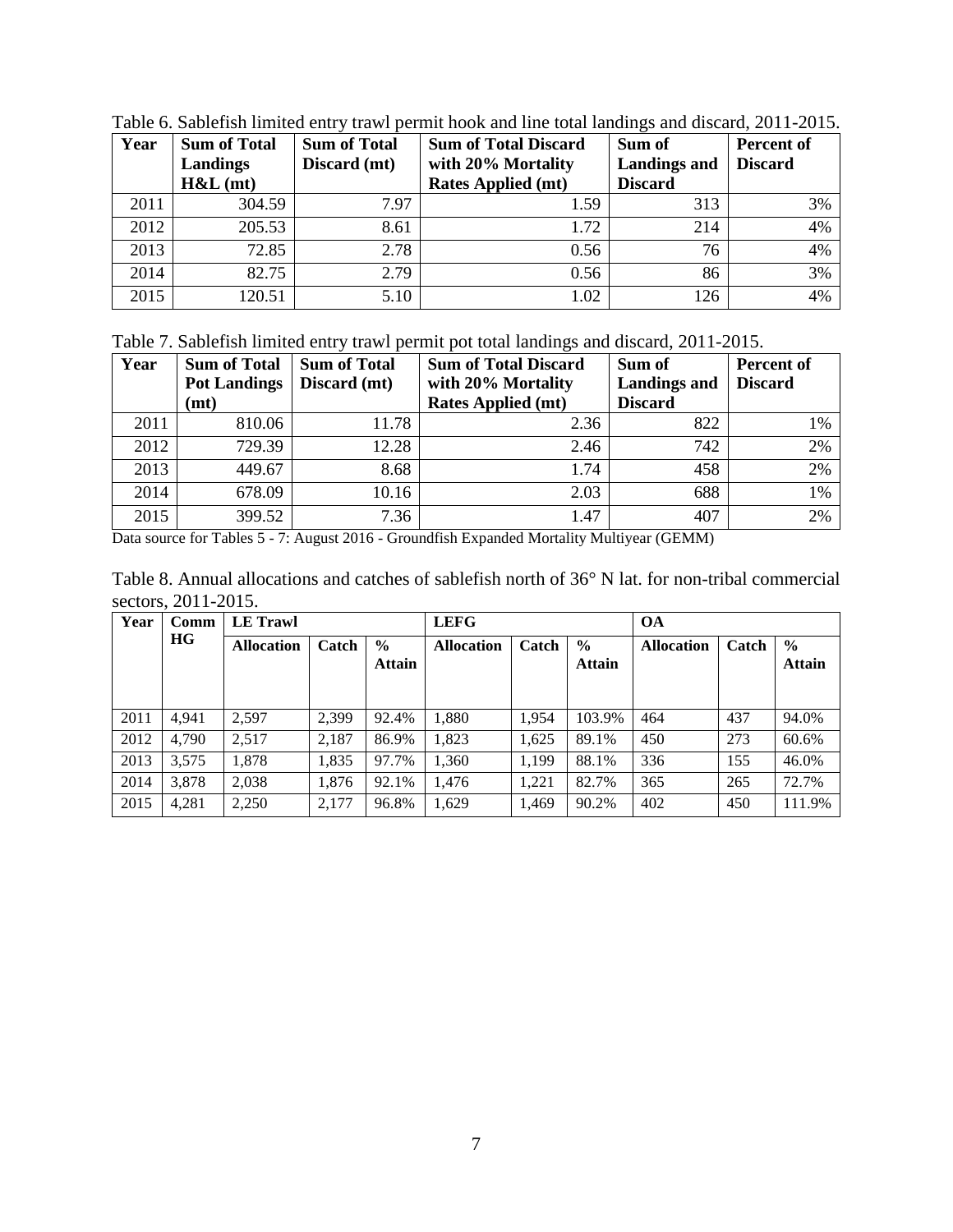

length comps, discard, TWL

Figure 1. Length-frequency distributions for sexes-combined sablefish from the discarded catch in the trawl fishery by year.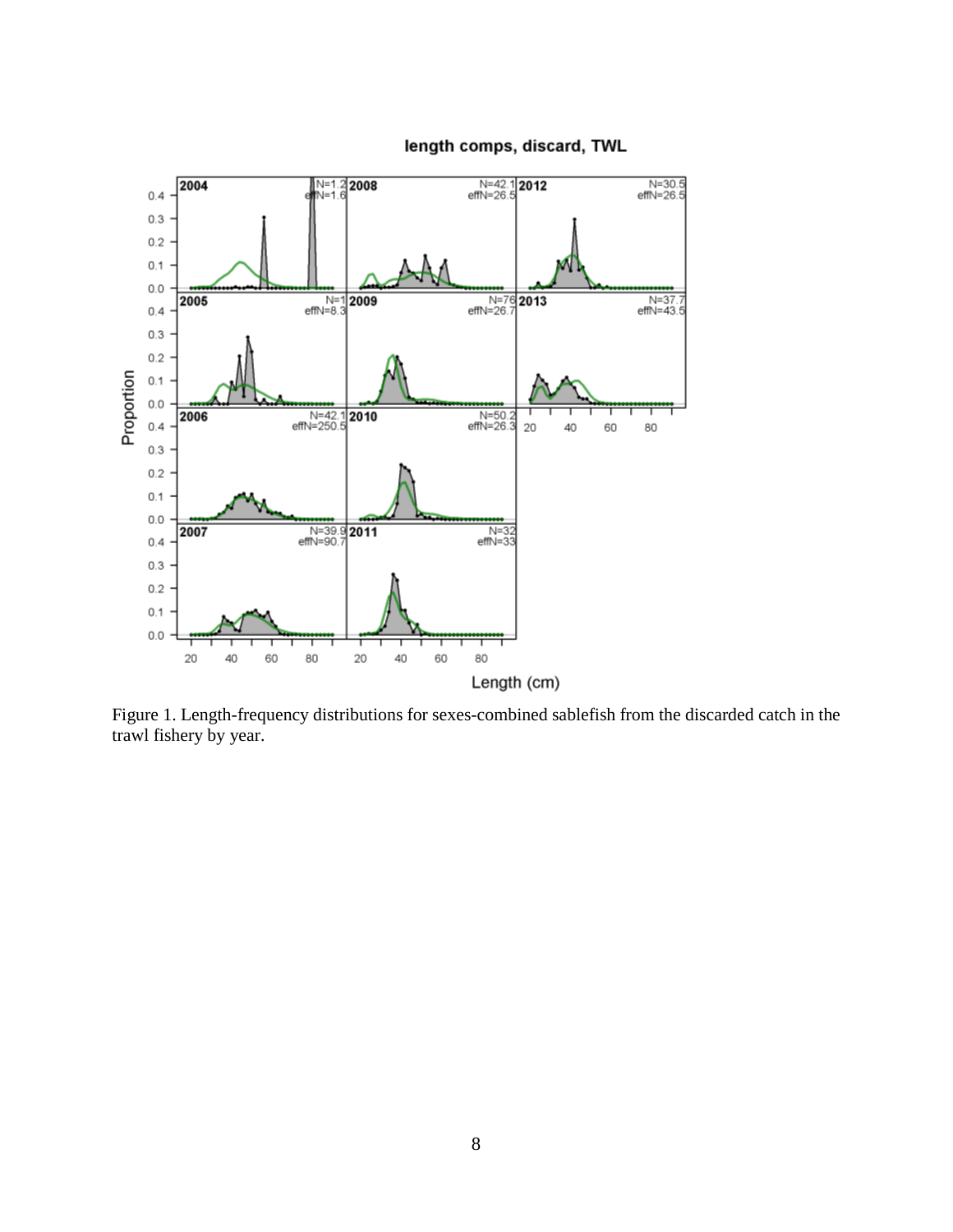

#### length comps, discard, POT

Figure 2. Length-frequency distributions for sexes-combined sablefish from the discarded catch in the pot fishery by year.